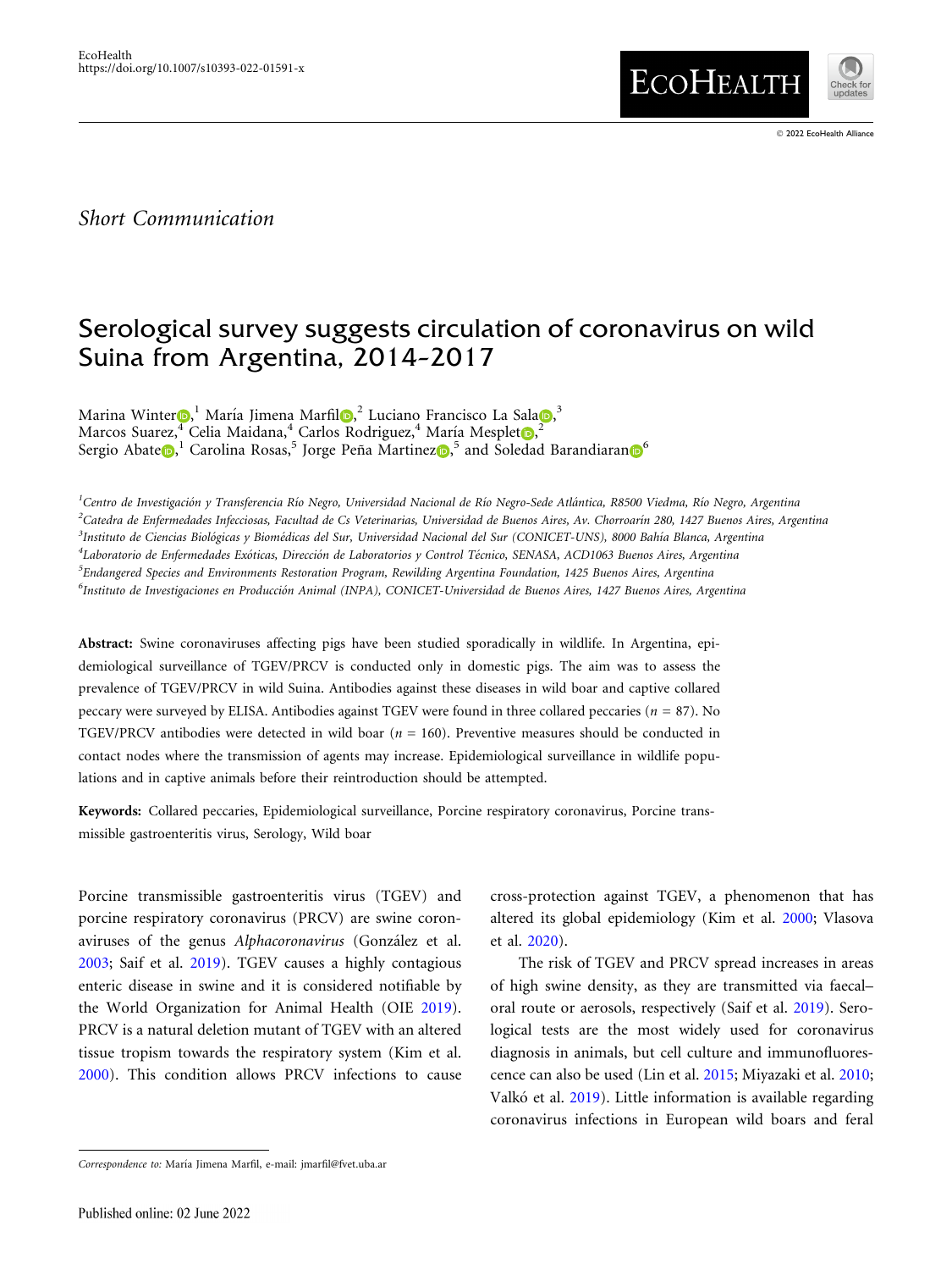pigs (Moutelíková et al. [2016](#page-3-0); Saliki et al. [1998;](#page-4-0) Vengust et al. [2006](#page-4-0); Woods et al. [1990](#page-4-0)).

In South America, there are large populations of two species of wild Suina (Order Artiodactyla): the wild boar (Sus scrofa) is an invasive and rapidly expanding species in Argentina and neighbouring countries (Ballari et al. 2019), whereas the collared peccary (Pecari tajacu) is a native species considered ''vulnerable'' in Argentina (Camino et al. [2019](#page-3-0)), which underlines the relevance of research and conservation actions.

The interaction between invasive species, native wildlife and domestic animals implies an increased risk of pathogen transmission (Barrios-Garcia and Ballari [2012;](#page-3-0) La Sala et al. [2021](#page-3-0)). Moreover, disease transmission is a concern when wildlife reintroductions involve captive-bred animals as source populations, which can increase the risk of decline or extinction of wild populations (Earnhardt [2010](#page-3-0)).

In Argentina, epidemiological surveillance of TGEV and PRCV is conducted by the reference laboratory, the National Service of Agri-Food Health and Quality (SE-NASA) (Martinez, Buenos Aires, Argentina), and involves mainly domestic pigs, with little information on wildlife populations (Carpinetti et al. [2017](#page-3-0)) or captive animals destined for reintroduction. The presence of TGEV in the domestic pig population of Argentina seems to be relatively recent (Carné [2014](#page-3-0); Piñeyro et al. [2018\)](#page-3-0).

With this background, this study assessed the presence of antibodies against TGEV and PRCV in free ranging wild boar and captive collared peccaries from Argentina.

The studied species were sampled between 2014 and 2017 through convenience sampling in nine provinces (Tables 1, 2). Wild boar were hunted in ''El Palmar'' National Park in Entre Ríos Province, through a multistakeholder management program targeting wild boar and other invasive mammals (Gürtler et al. [2017\)](#page-3-0), and in dif-

Table 1. Information About Sampling Location and Serology Results for TGEV and PRCV in Wild Boar.

| Location            | Year | N  | <b>TGEV</b> | <b>PRCV</b> |
|---------------------|------|----|-------------|-------------|
| Río Negro           | 2014 | 4  | Negative    | Negative    |
|                     | 2015 | 41 | Negative    | Negative    |
|                     | 2016 | 34 | Negative    | Negative    |
| <b>Buenos Aires</b> | 2016 | 39 | Negative    | Negative    |
| Entre Ríos          | 2017 | 42 | Negative    | Negative    |
|                     |      |    |             |             |

Table 2. Information About Sampling Location and Serology Results for TGEV and PRCV in Collared Peccary.

| Location   | Year      | N  | <b>TGEV</b>  | <b>PRCV</b> |
|------------|-----------|----|--------------|-------------|
| Salta      | 2019      | 7  | Negative     | Negative    |
| Tucumán    | 2016      | 14 | Negative     | Negative    |
| La Rioja   | 2017      | 22 | Negative     | Negative    |
| Corrientes | 2016-2017 | 8  | Negative     | Negative    |
|            | 2017      | 7  | Negative     | Negative    |
|            | 2020      | 4  | Negative     | Negative    |
| Córdoba    | 2017      | 8  | Positive (1) | Negative    |
|            | 2017      | 7  | Negative     | Negative    |
| Mendoza    | 2018      | 10 | Positive (2) | Negative    |

ferent cattle ranches in Buenos Aires and Río Negro Provinces, where wild boar coexists with livestock (cattle, sheep, and swine) raised under extensive and semi-extensive systems. All the research was performed under provincial approved hunting licence and rewilding projects. Legislation numbers and links to the rewilding projects are the following: Río Negro: Exp. 085206-SAYDS-2015 (Secretary of Sustainable Development and Environment of Argentina), Corrientes: [https://rewildingargentina.org/iber](https://rewildingargentina.org/ibera-project/#pecari) [a-project/#pecari](https://rewildingargentina.org/ibera-project/#pecari).

Entre Ríos: Res 289/19 Argentina Ambiental: [https://a](https://argentinambiental.com/legislacion/nacional/resolucion-28919-plan-control-mamiferos-exoticos-invasores-jurisdiccion-del-parque-nacional-palmar/) [rgentinambiental.com/legislacion/nacional/resolucion-289](https://argentinambiental.com/legislacion/nacional/resolucion-28919-plan-control-mamiferos-exoticos-invasores-jurisdiccion-del-parque-nacional-palmar/) [19-plan-control-mamiferos-exoticos-invasores-jurisdiccio](https://argentinambiental.com/legislacion/nacional/resolucion-28919-plan-control-mamiferos-exoticos-invasores-jurisdiccion-del-parque-nacional-palmar/) [n-del-parque-nacional-palmar/.](https://argentinambiental.com/legislacion/nacional/resolucion-28919-plan-control-mamiferos-exoticos-invasores-jurisdiccion-del-parque-nacional-palmar/) Wild boar were killed by authorized hunters and blood samples were obtained by jugular venipuncture. Hunters were specially trained before sample collection.

Peccary samples were obtained through Rewilding Argentina Foundation, which operates a collared peccary reintroduction program in Corrientes Province (Hurtado [2017](#page-3-0)). Peccaries were originally translocated from zoos and animal rescue centres located in six different provinces, and they were sampled during their quarantine period before reintroduction (Hurtado [2017;](#page-3-0) Zamboni et al. [2017](#page-4-0)). Blood samples were obtained by venipuncture of the external saphenous vein. All procedures were approved under the reintroduction project by the provincial environmental agency.

For the serological analysis, blood samples were centrifuged, and the obtained sera were frozen  $(-20^{\circ}C)$  until processing. Sera samples were analysed in SENASA's central laboratory. The presence of antibodies against TGEV/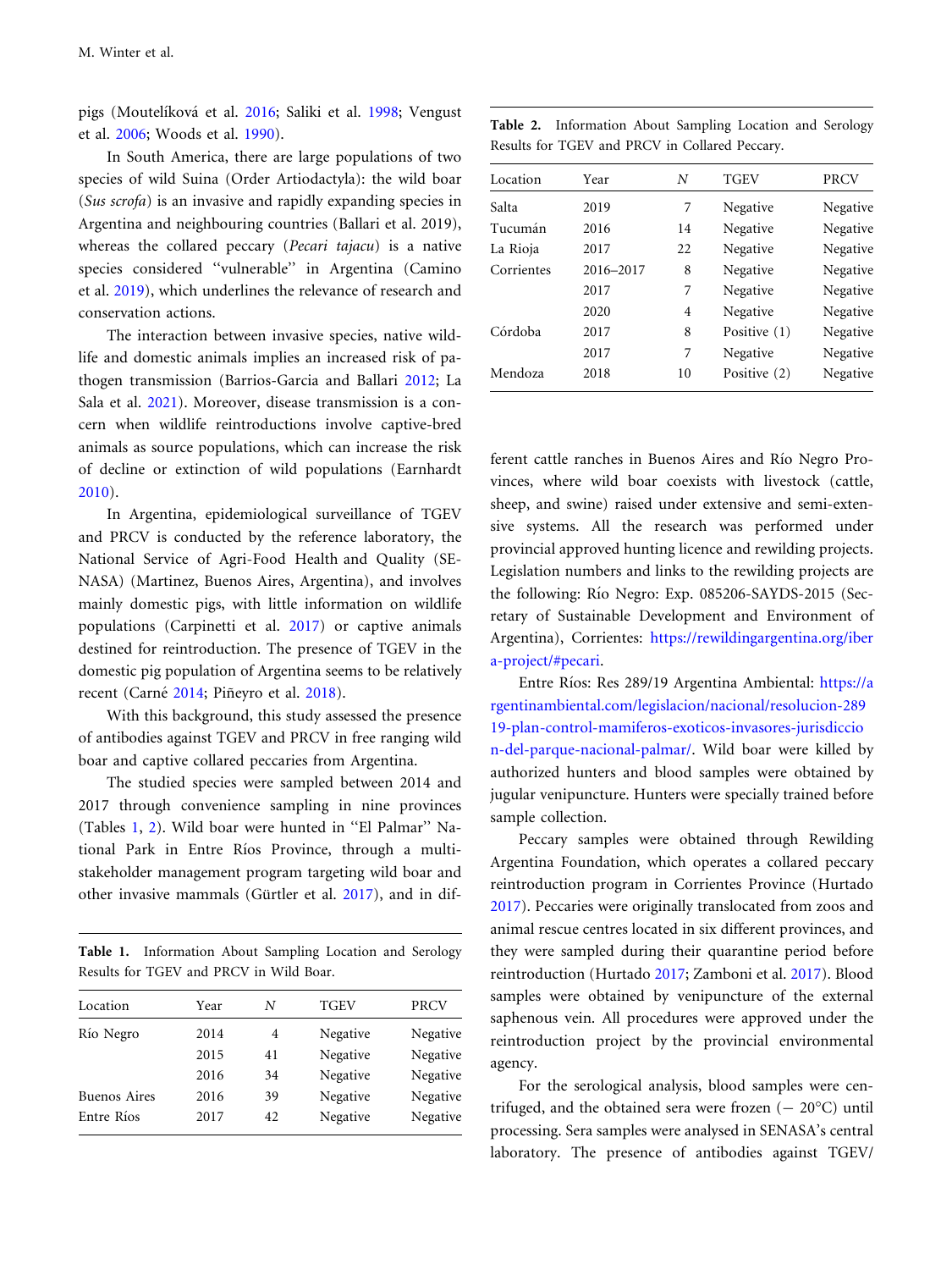PRCV was determined by means of the Ingezim Corona Differential 2.0 ELISA kit (Ingenasa S.A., Spain) (Vengust et al. [2006](#page-4-0)). This kit includes a recombinant antigen and two specific monoclonal antibodies: one to recognize generic epitopes to TGEV and PRCV and the other to recognize a specific epitope from TGEV. The ELISA was carried out according to the manufacturer's instructions and optical density (OD) for the cut-off values was calculated for each group. Uncertainty in TGEV and PRCV prevalence was modelled under the hypothesis that these viruses are present in the wild boar and peccary populations, although possibly at very low prevalence. Then, a Beta distribution with a Uniform [0, 1] prior was included in Monte Carlo simulations (10,000 iterations) for both viruses in these populations. All the analyses were done using the programming language R (R Core Team 2019).

Three collared peccaries showed evidence of exposure to TGEV. For the peccaries from Cordoba Province, the cut-off value for TGEV was below  $OD = 1870$ , and the positive sample had a value of  $OD = 0.893$ . For the two positive peccaries from Mendoza Province, the cut-off value was below  $OD = 0.943$ , and the values obtained for those animals were of  $OD = 0.577$  and  $OD = 0.517$ . Antibodies against PRCV were not detected in any of the peccaries. Simulation results yielded a mean prevalence of 1.1% (95% CI 0.03–4.03) for TGEV and 1.1% (95% CI 0.03–4.18) for PRCV. In wild boar, prevalence was 0.62 (95% CI 0.02–2.3) both for TGEV and PRCV. Three collared peccaries (3.4%) showed evidence of exposure to TGEV. Antibodies against PRCV were not detected in any of the peccaries.

The detection of antibodies against a swine coronavirus in wild Suina highlights the importance of epidemiological surveillance in wildlife populations and in captive animals before their reintroduction. Also, their potential role in maintaining and eventually spreading the pathogen and associated disease to native wildlife and the domestic pig population warrants further investigations.

Worldwide, other studies have reported seroprevalence of swine coronaviruses in wild boar, mostly in European countries (Vengust et al. [2006;](#page-4-0) Roic et al. [2012\)](#page-3-0). Here, antibodies against TGEV or PRCV were not detected in wild boar. Similarly, previous research did not detect antibodies against TGEV or PRCV in wild boar from Buenos Aires Province (Carpinetti et al. [2017](#page-3-0)). This could be explained, at least in part, by the small sample size or, alternatively, by the fact that the disease is still absent in the wild boar population.

Information regarding seroprevalence against TGEV and PRCV in other wild Suina is scarce, and notably, only one study assessed exposure to TGEV in Tayassu peccaries from Bolivia (Karesh et al. [1998](#page-3-0)), without positive results.

It should be noted that the serological cross-reactivity between TGEV and PRCV can be significant even when using TGEV/PRCV differential blocking ELISAs (Magtoto et al. [2019\)](#page-3-0). Two of the three TGEV-positive peccaries were from the same captive group, suggesting either transmission between them or exposure to a common source of infection. Although the observed TGEV prevalence in peccaries was low, our results underline the importance of closely monitoring not only free ranging, but also captive populations before their reintroduction as an integral component of a disease risk analysis (Jakob-Hoff et al. [2014](#page-3-0)).

In conclusion, the detection of antibodies against TGEV in collared peccaries suggests covert circulation of TGEV in captive and/or free roaming populations of this vulnerable species. The results generated will serve as baseline information for future risk assessments and further research on the ecology of coronaviruses in wild Suina. Additional research is warranted to better understand the role of free-ranging and captive Suina in the epidemiology and genetic evolution of TGEV, PRCV and other coronaviruses.

#### **ACKNOWLEDGEMENTS**

We thank the hunters from the different areas that participated in the present study, for their role in the control of invasive species and their good predisposition to collect blood samples. We are also thankful to A. Marcos from SENASA, who promotes epidemiological surveillance in wildlife. We are also thankful to El Palmar National Park managers and park rangers. This research did not receive any specific grant from funding agencies in the public, commercial, or not-for-profit sectors. Serosurvey of coronavirus in wild Suina.

### FUNDING

This research was partially funded by the Agencia Nacional de Promoción Científica y Tecnológica (ANPCyT) (PICT 2018-03526).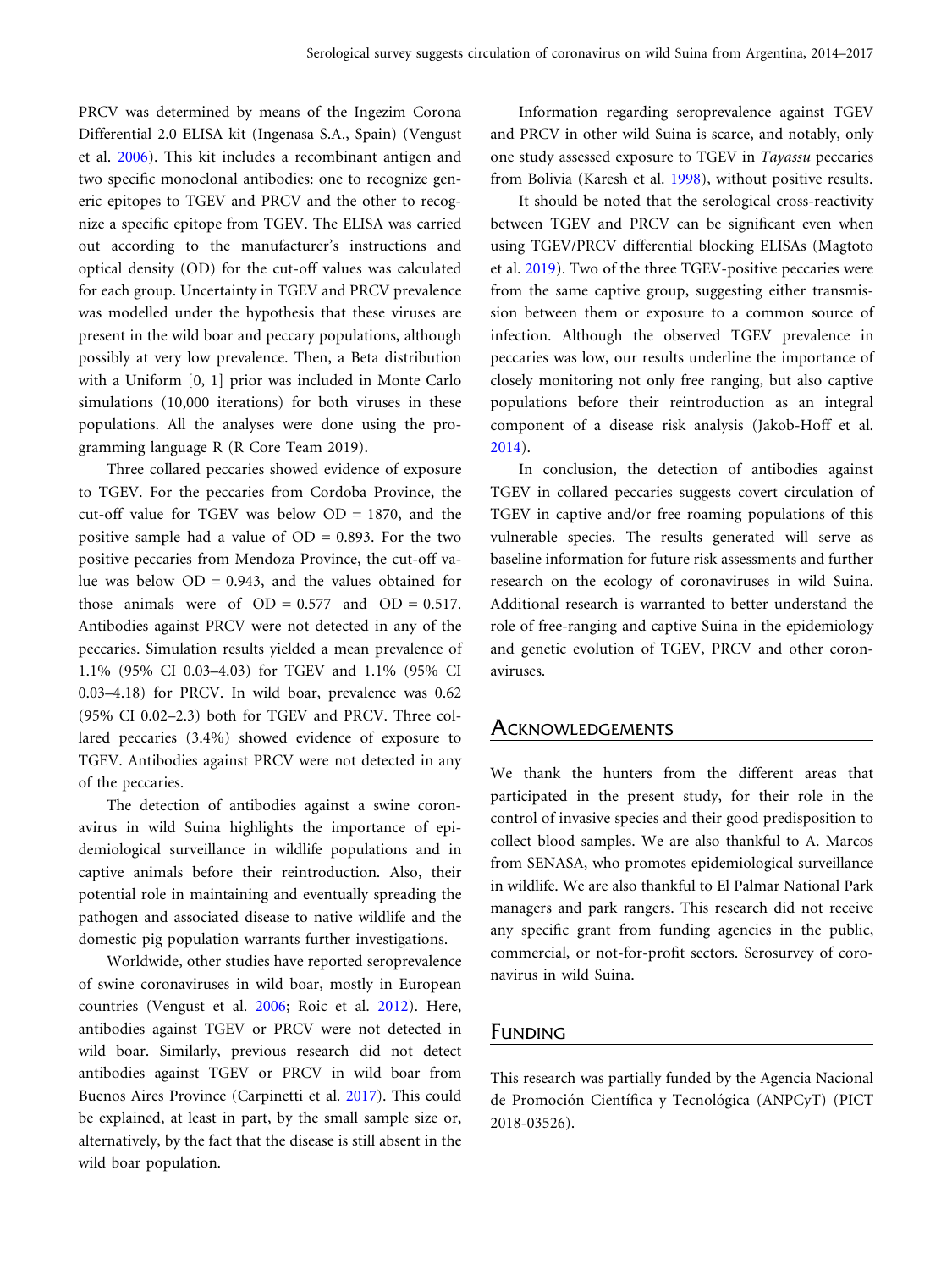# <span id="page-3-0"></span>AVAILABILITY OF DATA AND MATERIALS

Raw data were generated at the School of Veterinary Science, University of Buenos Aires. Derived data supporting the findings of this study are available from the corresponding author on request.

# CODE AVAILABILITY

Not applicable.

# **DECLARATIONS**

CONFLICT OF INTEREST The authors have no competing interests to declare.

ETHICAL APPROVAL The authors confirm that the ethical policies of the journal, as noted on the journal's author guidelines page, have been adhered to. Peccaries' sampling was approved under the reintroduction project by the provincial environmental agency. No ethical approval was required as the case notification data was accessed from the public domain (SENASA).

# **REFERENCES**

- Barrios-Garcia MN, Ballari SA (2012) Impact of wild boar (Sus scrofa) in its introduced and native range: a review. Biol. Invasions 14:2283–2300. <https://doi.org/10.1007/s10530-012-0229-6>
- Camino M, Cirignoli, Sebastián Varela D, Barri F, Aprile G, Periago, María Eugenia de Bustos, Soledad Quiroga, Verónica A Torres RM, Di Martino S (2019) Pecari tajacu [WWW Document]. SAyDS-SAREM Categ. 2019 los mamíferos Argentina según su riesgo extinción. List. Roja los mamíferos Argentina
- Carné L (2014) Transmissible gastroenteritis, Argentina. [WWW Document]. OIE, Ed. Serv. Nac. Sanid. y Calid. Agroaliment. (SENASA), Minist. Agric. Ganad. y Pesca World Organ. Anim. Heal
- Carpinetti B, Castresana G, Rojas P, Grant J, Marcos A, Monterubbianesi M, Sanguinetti HR, Serena MS, Echeverría MG, Garciarena M, Aleksa A (2017) Determinación de anticuerpos contra patógenos virales y bacterianos seleccionados en la población de cerdos silvestres (Sus scrofa) de la Reserva Natural Bahía Samborombón, Argentina. Analecta Vet. 37:4. [https://](https://doi.org/10.24215/15142590e004) [doi.org/10.24215/15142590e004](https://doi.org/10.24215/15142590e004)
- Earnhardt JM (2010) The role of captive populations in reintroduction programs. In: Wild mammals in captivity: principles and techniques for zoo management, pp 268–280
- González JM, Gomez-Puertas P, Cavanagh D, Gorbalenya AE, Enjuanes L (2003) A comparative sequence analysis to revise the current taxonomy of the family Coronaviridae. Arch. Virol. 148:2207–2235. <https://doi.org/10.1007/s00705-003-0162-1>
- Gürtler RE, Martín Izquierdo V, Gil G, Cavicchia M, Maranta A (2017) Coping with wild boar in a conservation area: impacts of a 10-year management control program in north-eastern Argentina. Biol. Invasions 19:11–24. [https://doi.org/10.1007/](https://doi.org/10.1007/s10530-016-1256-5) [s10530-016-1256-5](https://doi.org/10.1007/s10530-016-1256-5)
- Hurtado CM (Master thesis) (2017) Reintroduction Success and Ecological Aspects of Reintroduced Peccaries (Pecari tajacu) in the Ibera Natural Reserve, Corrientes, Argentina. Towson University, Towson
- Jakob-Hoff RM, MacDiarmid SC, Lees C, Miller PS Travis D, Kock R (2014) Manual of Procedures for Wildlife Disease Risk Analysis, The effects of brief mindfulness intervention on acute pain experience: An examination of individual difference. Published in association with the International Union for Conservation of Nature and the Species Survival Commission, World Organisation for Animal Health, Paris
- Karesh W, Uhart M, Painter L, Wallace R, Braselton E, Thomas LE, Namara TM, Gottdenker N (1998) Health evaluation of white-lipped peccary populations. Boliv. 1998 Proc. AAZV AAWV Jt. Conf. P 445–449
- Kim L, Hayes J, Lewis P, Parwani AV, Chang KO, Saif LJ (2000) Molecular characterization and pathogenesis of transmissible gastroenteritis coronavirus (TGEV) and porcine respiratory coronavirus (PRCV) field isolates co-circulating in a swine herd.<br>Arch. Virol. 145:1133-1147. https://doi.org/10.1007/ Arch. Virol. 145:1133–1147. [https://doi.org/10.1007/](https://doi.org/10.1007/s007050070114) [s007050070114](https://doi.org/10.1007/s007050070114)
- La Sala LF, Burgos JM, Scorolli AL, VanderWaal K, Zalba SM (2021) Trojan hosts: the menace of invasive vertebrates as vectors of pathogens in the Southern Cone of South America. Biol. Invasions 23:2063–2076. [https://doi.org/10.1007/s10530-](https://doi.org/10.1007/s10530-021-02488-6) [021-02488-6](https://doi.org/10.1007/s10530-021-02488-6)
- Lin C-M, Gao X, Oka T, Vlasova AN, Esseili MA, Wang Q, Saif LJ (2015) Antigenic relationships among porcine epidemic diarrhea virus and transmissible gastroenteritis virus strains. J. Virol. 89:3332–3342. <https://doi.org/10.1128/jvi.03196-14>
- Magtoto R, Poonsuk K, Baum D, Zhang J, Chen Q, Ji J, Piñeyro P, Zimmerman J, Giménez-Lirola LG (2019) Evaluation of the serologic cross-reactivity between transmissible gastroenteritis coronavirus and porcine respiratory coronavirus using commercial blocking enzyme-linked immunosorbent assay kits. mSphere 4:1–12. <https://doi.org/10.1128/msphere.00017-19>
- Miyazaki A, Fukuda M, Kuga K, Takagi M, Tsunemitsu H (2010) Prevalence of antibodies against transmissible gastroenteritis virus and porcine respiratory coronavirus among pigs in six regions in Japan. J. Vet. Med. Sci. 72:943–946. [https://doi.org/](https://doi.org/10.1292/jvms.09-0377) [10.1292/jvms.09-0377](https://doi.org/10.1292/jvms.09-0377)
- Moutelíková R, Dufková L, Kamler J, Drimaj J, Plhal R, Prodělalová J (2016) Epidemiological survey of enteric viruses in wild boars in the Czech Republic: First evidence of close relationship between wild boar and human rotavirus A strains. Vet. Microbiol. 193:28–35. <https://doi.org/10.1016/j.vetmic.2016.08.003>
- OIE (2019) Gastroenteritis transmisible. In: Código Sanitario Para Los Animales Terrestres.
- Piñeyro PE, Lozada MI, Alarcón LV, Sanguinetti R, Cappuccio JA, Pérez EM, Vannucci F, Armocida A, Madson DM, Perfumo CJ, Quiroga MA (2018) First retrospective studies with etiological confirmation of porcine transmissible gastroenteritis virus infection in Argentina. BMC Vet. Res. 14:1–8. [https://doi.org/](https://doi.org/10.1186/s12917-018-1615-9) [10.1186/s12917-018-1615-9](https://doi.org/10.1186/s12917-018-1615-9)
- Roic B, Jemersic L, Terzic S, Keros T, Balatinec J, Florijancic T (2012) Prevalence of antibodies to selected viral pathogens in wild boars (Sus scrofa) in Croatia in 2005–2006 and 2009–2010.